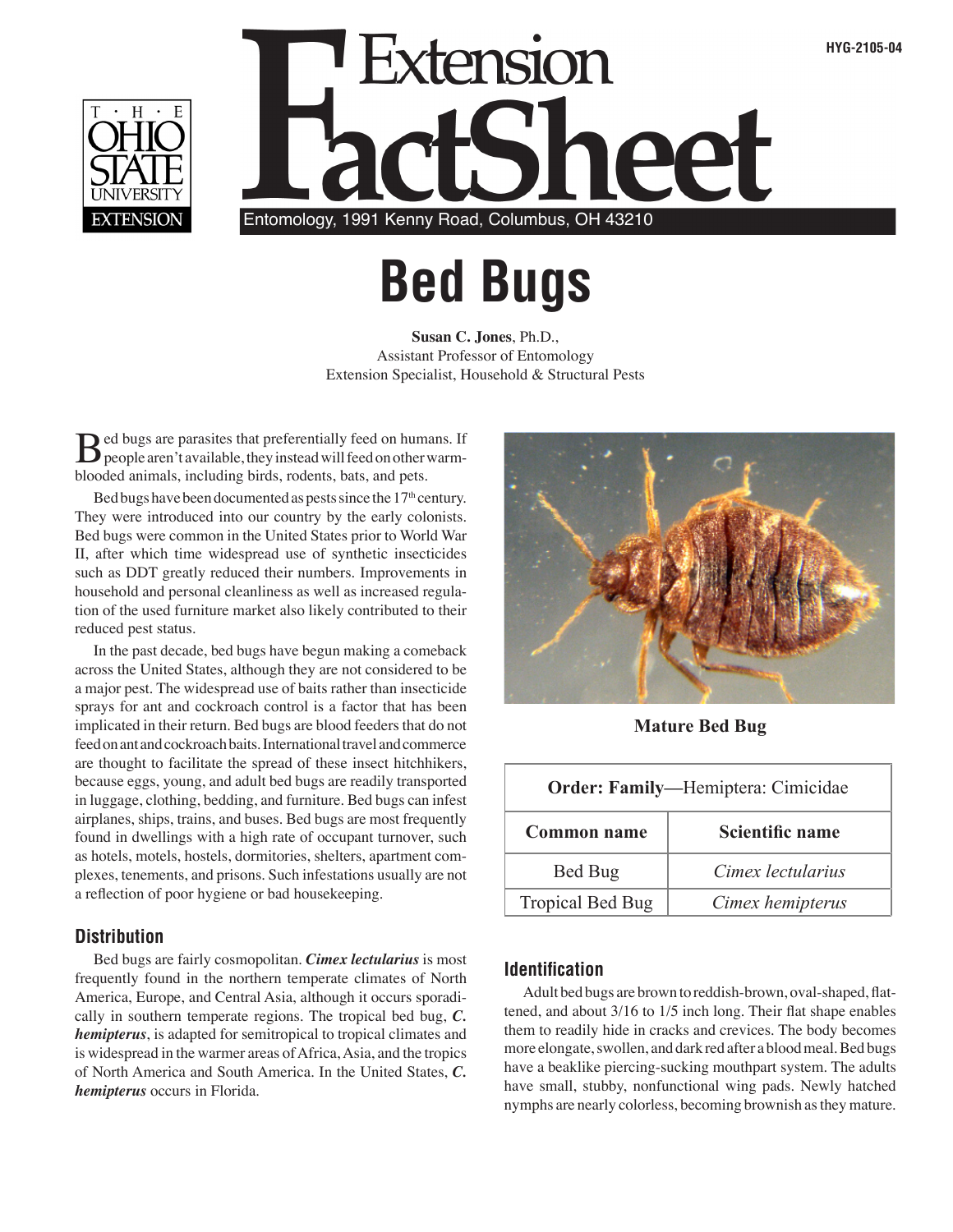Nymphs have the general appearance of adults. Eggs are white and about 1/32 inch long.

Bed bugs superficially resemble a number of closely related insects (family Cimicidae), such as bat bugs (*Cimex adjunctus*), chimney swift bugs (*Cimexopsis* spp.), and swallow bugs (*Oeciacus* spp.). A microscope is needed to examine the insect for distinguishing characteristics, which often requires the skills of an entomologist. In Ohio, bat bugs are far more common than bed bugs.

#### **Life Cycle**

Female bed bugs lay from one to twelve eggs per day, and the eggs are deposited on rough surfaces or in crack and crevices. The eggs are coated with a sticky substance so they adhere to the substrate. Eggs hatch in 6 to 17 days, and nymphs can immediately begin to feed. They require a blood meal in order to molt. Bed bugs reach maturity after five molts. Developmental time (egg to adult) is affected by temperature and takes about 21 days at 86º F to 120 days at 65º F. The nymphal period is greatly prolonged when food is scarce. Nymphs and adults can live for several months without food. The adult's lifespan may encompass 12-18 months. Three or more generations can occur each year.

#### **Habits**

Bed bugs are fast moving insects that are nocturnal bloodfeeders. They feed mostly at night when their host is asleep. After using their sharp beak to pierce the skin of a host, they inject a salivary fluid containing an anticoagulant that helps them obtain blood. Nymphs may become engorged with blood within three minutes, whereas a full-grown bed bug usually feeds for ten to fifteen minutes. They then crawl away to a hiding place to digest the meal. When hungry, bed bugs again search for a host.

Bed bugs hide during the day in dark, protected sites. They seem to prefer fabric, wood, and paper surfaces. They usually occur in fairly close proximity to the host, although they can travel far distances. Bed bugs initially can be found about tufts, seams, and folds of mattresses, later spreading to crevices in the bedstead. In heavier infestations, they also may occupy hiding places farther from the bed. They may hide in window and door frames, electrical boxes, floor cracks, baseboards, furniture, and under the tack board of wall-to-wall carpeting. Bed bugs often crawl upward to hide in pictures, wall hangings, drapery pleats, loosened wallpaper, cracks in plaster, and ceiling moldings.

## **Injury**

The bite is painless. The salivary fluid injected by bed bugs typically causes the skin to become irritated and inflamed, although individuals can differ in their sensitivity. A small, hard, swollen, white welt may develop at the site of each bite. This is accompanied by severe itching that lasts for several hours to days. Scratching may cause the welts to become infected. The

amount of blood loss due to bed bug feeding typically does not adversely affect the host.

Rows of three or so welts on exposed skin are characteristic signs of bed bugs. Welts do not have a red spot in the center such as is characteristic of flea bites.

Some individuals respond to bed bug infestations with anxiety, stress, and insomnia. Bed bugs are not known to transmit disease.

## **Tell-tale Signs**

A bed bug infestation can be recognized by blood stains from crushed bugs or by rusty (sometimes dark) spots of excrement on sheets and mattresses, bed clothes, and walls. Fecal spots, eggshells, and shed skins may be found in the vicinity of their hiding places. An offensive, sweet, musty odor from their scent glands may be detected when bed bug infestations are severe.

#### **Control Measures**

A critical first step is to correctly identify the blood-feeding pest, as this determines which management tactics to adopt that take into account specific bug biology and habits. For example, if the blood-feeder is a bat bug rather than a bed bug, a different management approach is needed.

Control of bed bugs is best achieved by following an integrated pest management (IPM) approach that involves multiple tactics, such as preventive measures, sanitation, and chemicals applied to targeted sites. Severe infestations usually are best handled by a licensed pest management professional.

#### **Prevention**

Do not bring infested items into one's home. It is important to carefully inspect clothing and baggage of travelers, being on the lookout for bed bugs and their tell-tale fecal spots. Also, inspect secondhand beds, bedding, and furniture. Caulk cracks and crevices in the building exterior and also repair or screen openings to exclude birds, bats, and rodents that can serve as alternate hosts for bed bugs.

#### **Inspection**

A thorough inspection of the premises to locate bed bugs and their harborage sites is necessary so that cleaning efforts and insecticide treatments can be focused. Inspection efforts should concentrate on the mattress, box springs, and bed frame, as well as crack and crevices that the bed bugs may hide in during the day or when digesting a blood meal. The latter sites include window and door frames, floor cracks, carpet tack boards, baseboards, electrical boxes, furniture, pictures, wall hangings, drapery pleats, loosened wallpaper, cracks in plaster, and ceiling moldings. Determine whether birds or rodents are nesting on or near the house.

In hotels, apartments, and other multiple-type dwellings, it